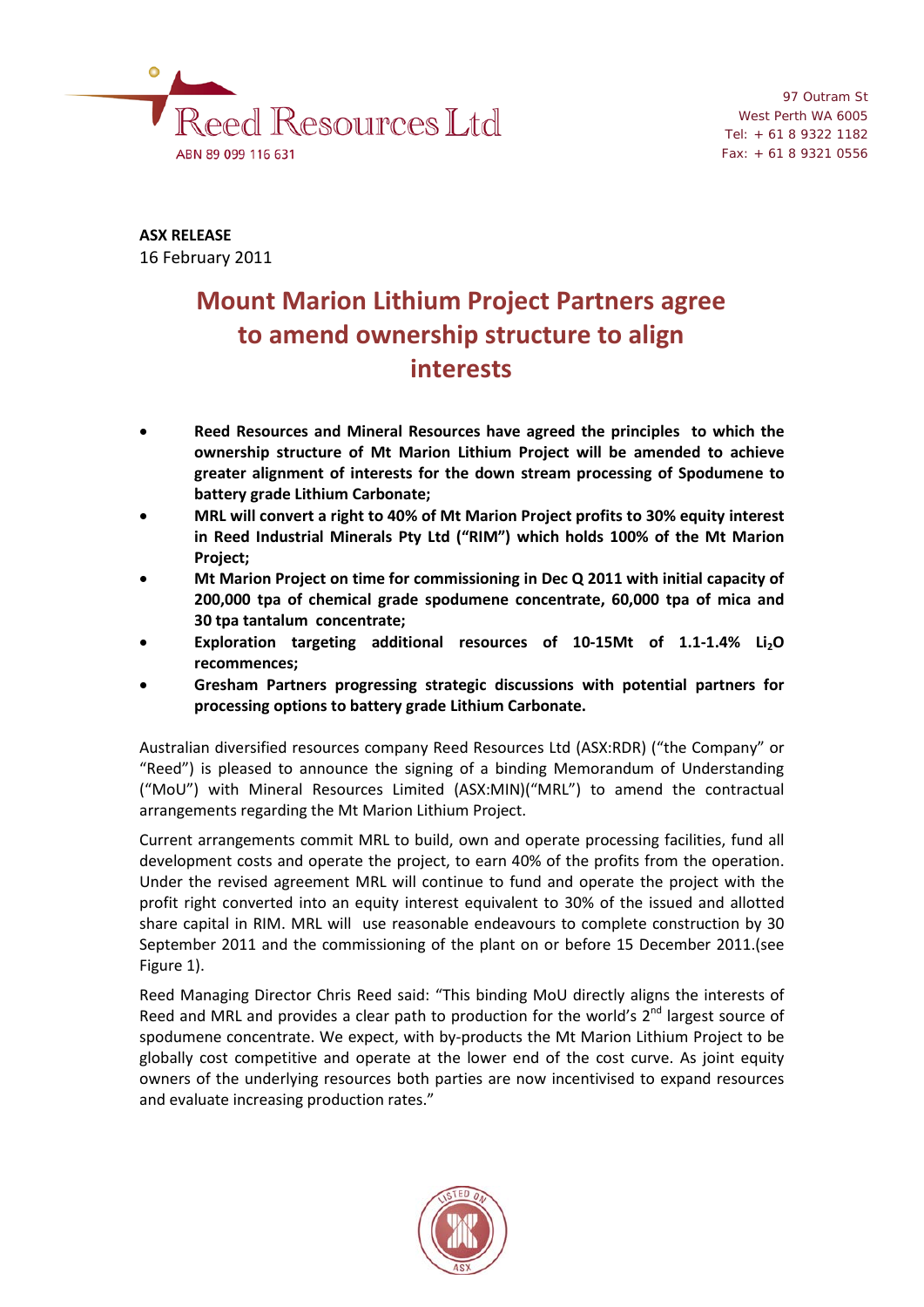Following the recent final mining approval from the Department of Mines and Petroleum, the Mt Marion Partners (Reed Resources and Mineral Resources) have agreed to construct a plant with an initial capacity to recover 200,000 tonnes per annum ("tpa") of chemical grade spodumene concentrate, containing some 12,000 tonnes lithium oxide (Li<sub>2</sub>O). Total contained lithium oxide resources at present are  $146,000$  tonnes (Li<sub>2</sub>O). The plant will also recover some 60,000 tpa of mica and 30tpa of tantalum concentrate as accessory products. (See Figures 2-4 for construction progress).



Figure 1 Project Development Timetable

The plant under construction includes a modular beneficiation circuit which enables the Project output to be increased to meet prospective customer's needs in the future.

# **EXPLORATION UPDATE**

The Mt Marion Partners are pleased to announce the completion of the first phase of a staged exploration program targeting additional resources of 10-15Mt at 1.1-1.4% Li<sub>2</sub>O (ASX Announcement 15 June 2010), with a second phase incorporating a RC drill program permitted and planned to commence in March (see Figure 5).

### **DOWNSTREAM STRATEGY**

Reed and its advisors, leading independent Australian corporate advisor, Gresham Advisory Partners Limited, are continuing strategic discussions with third parties in relation to various proposed transaction structures ranging from downstream toll treatment and/or joint ventures through to partial and outright acquisition of the upstream (spodumene concentrate) operations. It should be stressed that discussions remain preliminary and there can be no assurance that a binding proposal will emerge. Reed will keep the market informed as matters develop further.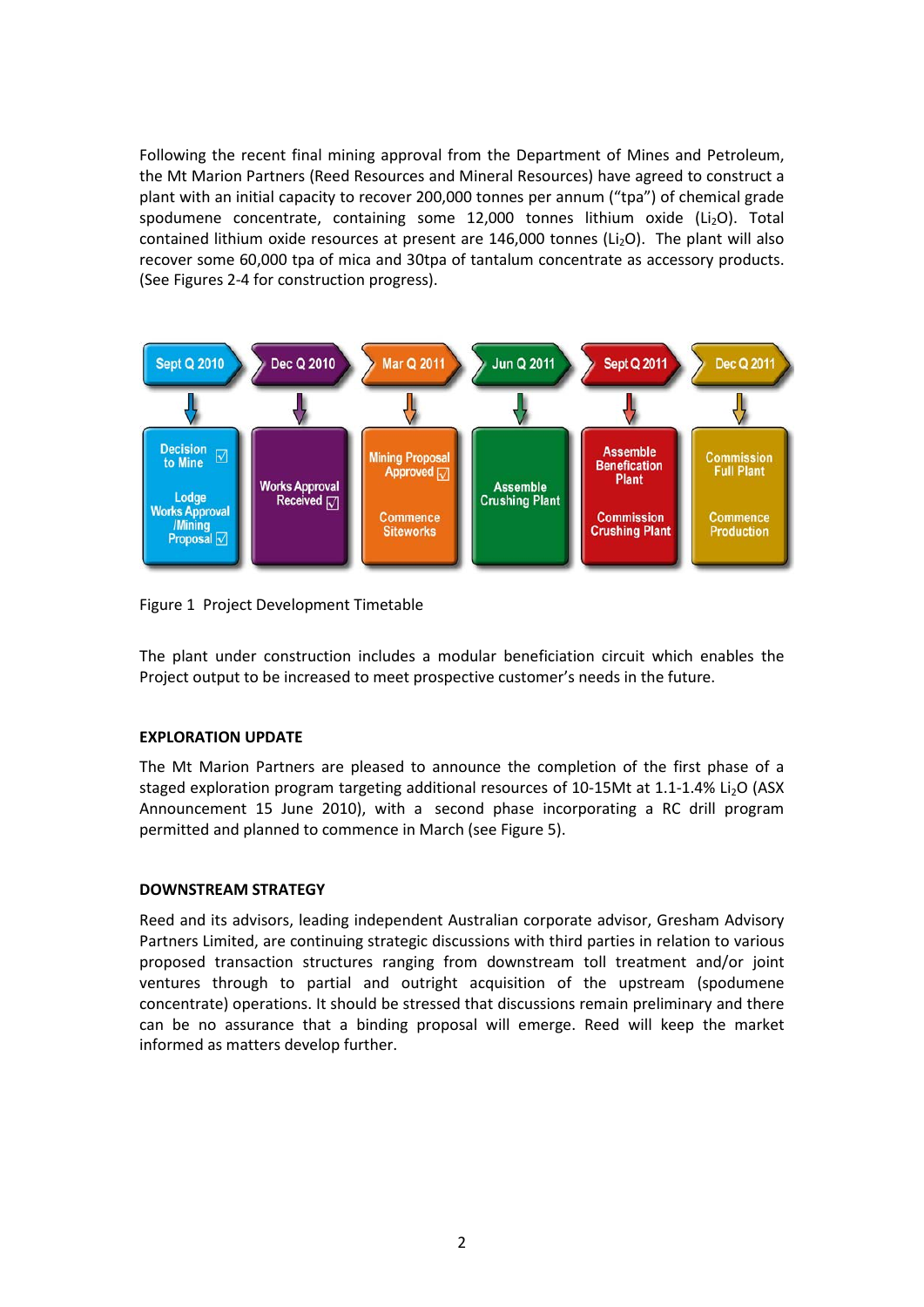

Figure 2 Plant Site



Figure 3 Administration Office Pad (foreground) Site Office/Cribrooms (rear)



Figure 4 Crushing Circuit Layout and Construction images.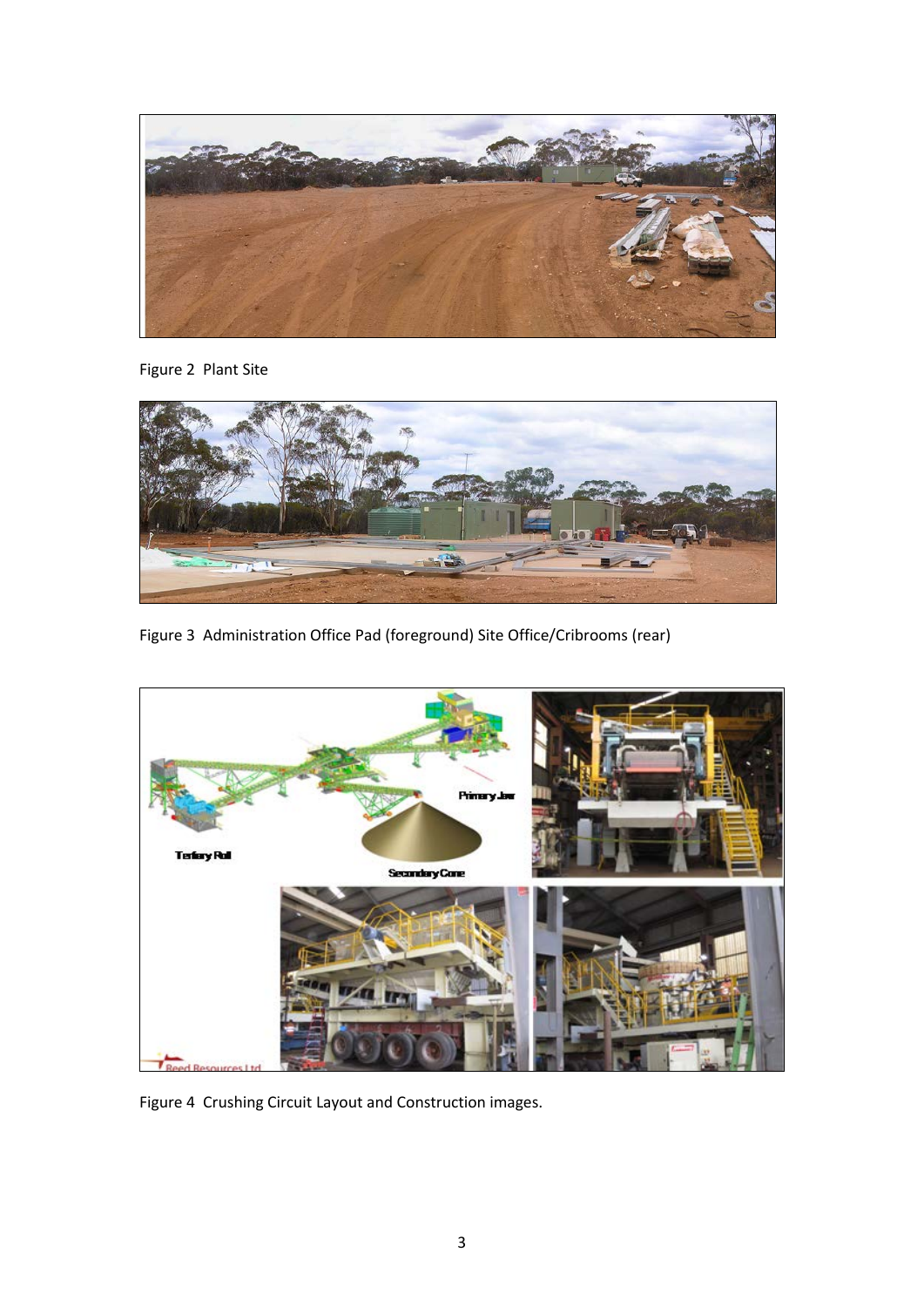

Figure 5 Mount Marion pegmatite group within mining leases M15/999 and M15/1000.

# **Competent Persons Statement**

Geological aspects of this report that relate to Exploration Results have been compiled by Dr Bryan Smith (MAIG),(MAIMM), a consultant to Reed Resources Ltd. Dr Smith has sufficient experience relevant to the style of mineralisation and type of deposit under consideration and to the activity which is being reported on to qualify as a Competent Person as defined in the Code for Reporting of Mineral Resources and Ore Reserves. Dr Smith consents to the inclusion in the report of the matters in the form and context in which it appears.

**FNDS**